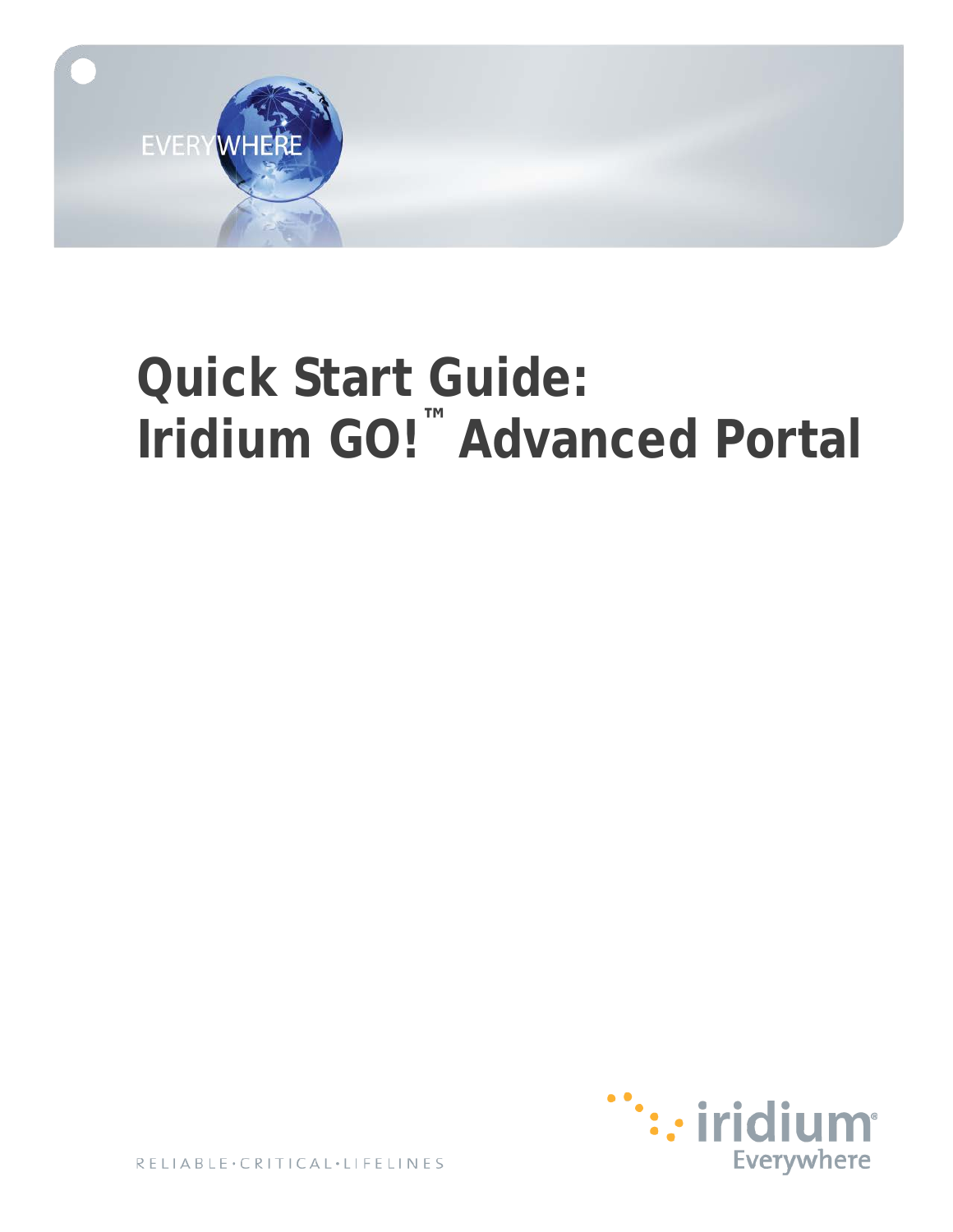

### **Contents**

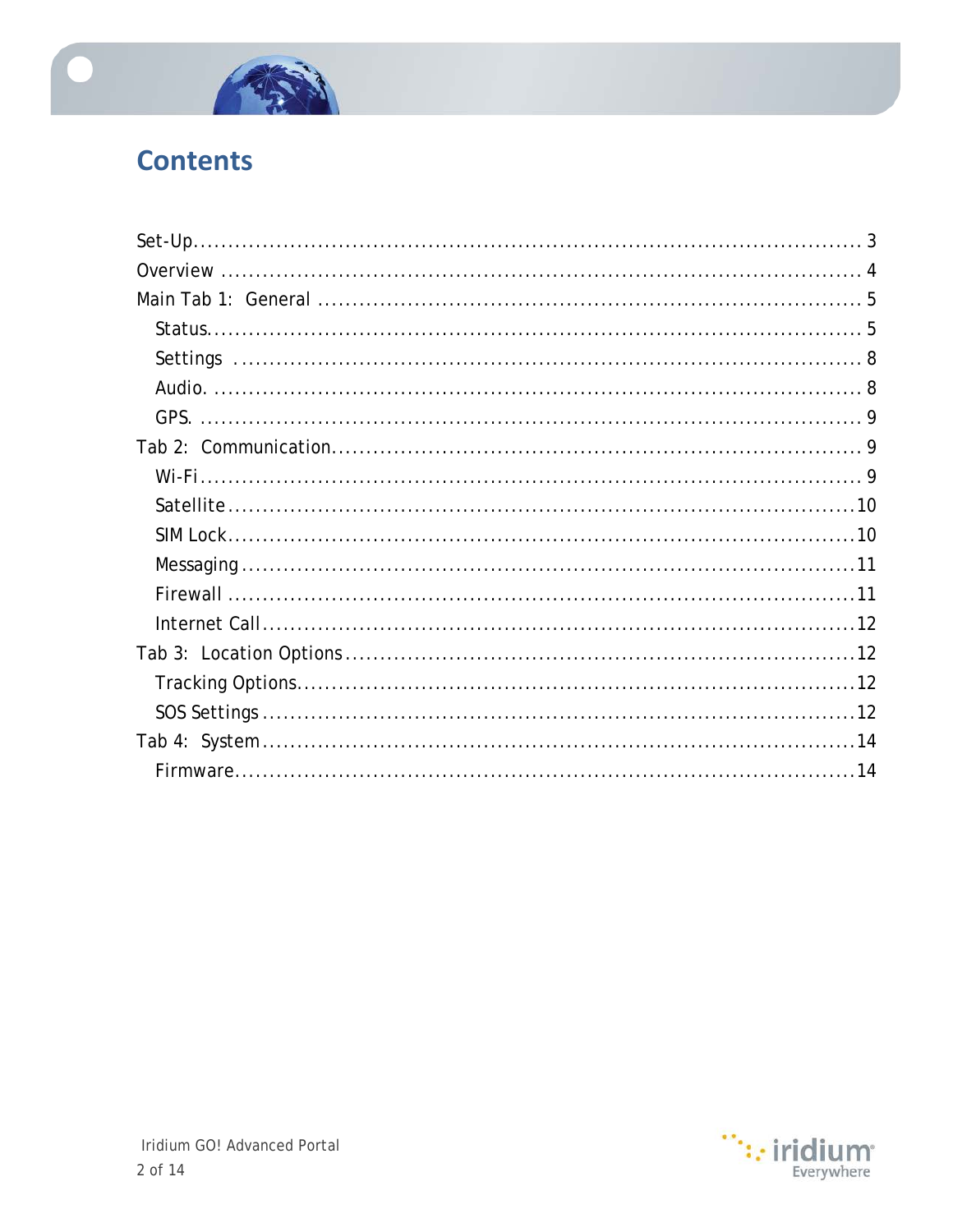

### <span id="page-2-0"></span>**Set-Up**

The Iridium GO! device contains an internet portal which can be used to modify device settings through your laptop or computer. To access the portal, connect to the Iridium GO! Wi-Fi via your laptop or computer, open either a Chrome or Safari internet browser and enter 192.168.0.1 in the address bar. Press Enter on your keyboard and login with the administrator account. By default, the administer account user name is "guest" and the password is "guest". Press the "Login" button to access the Iridium GO!™ Advanced Features portal.

| on Iridium GO!"<br>$\times$              | VALUE ARTICLES - SURVEY RESIDENT                                                                            |                                   |
|------------------------------------------|-------------------------------------------------------------------------------------------------------------|-----------------------------------|
| $\leftarrow$ $\rightarrow$ C 192.168.0.1 |                                                                                                             |                                   |
|                                          | Iridium GO!" Advanced Features<br>Iridium GO! Advanced Features<br>User Name guest<br>Password<br><br>LOGIN |                                   |
|                                          | @ 2014 Iridium Satellite LLC. All rights reserved.                                                          | $\mathbb{Z}_2$ iric<br>Everywhere |

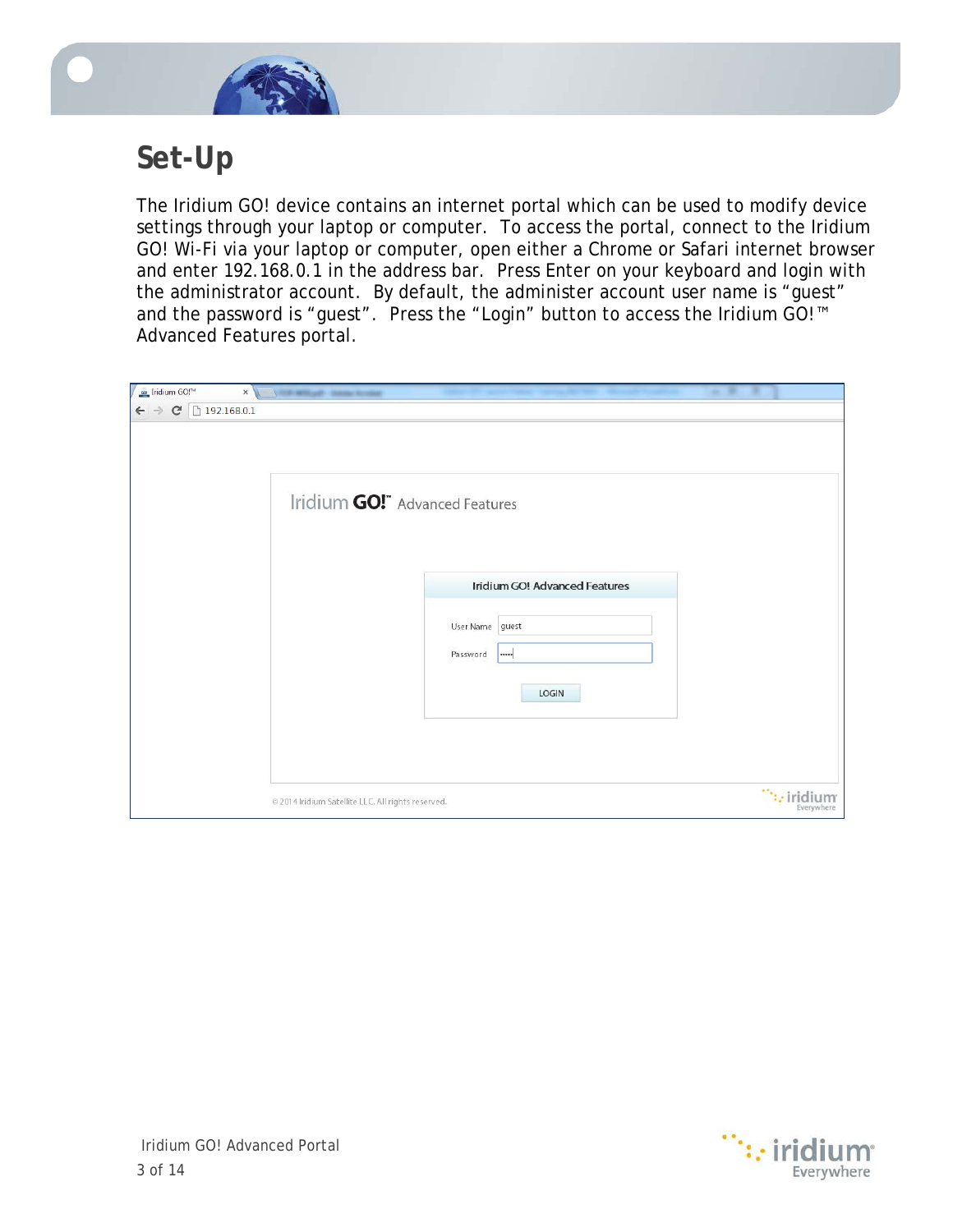

### <span id="page-3-0"></span>**Overview**

Upon login, the main screen provides four main navigation tabs across the top bar with the active tab highlighted in grey:

| <u>cor</u> Iridium GO!™<br>$\times$                                       |                | <b>School Str.</b>                  | <b>AUTORS: Microsoft Freeze Free</b> |               |  |  |  |
|---------------------------------------------------------------------------|----------------|-------------------------------------|--------------------------------------|---------------|--|--|--|
| $\leftarrow$ $\rightarrow$ $\mathbf{C}$ <sup>192.168.0.1/status.php</sup> |                |                                     |                                      |               |  |  |  |
| Iridium GO!" Advanced Features                                            |                | Help   Logout                       |                                      |               |  |  |  |
|                                                                           | <b>GENERAL</b> | COMMUNICATION                       | <b>LOCATION OPTIONS</b>              | <b>SYSTEM</b> |  |  |  |
|                                                                           | <b>Status</b>  | Refresh                             |                                      |               |  |  |  |
|                                                                           | Users          | Iridium Satellite                   | Signal 0/5 registered                |               |  |  |  |
|                                                                           | Power          | GPS                                 | No fix                               |               |  |  |  |
|                                                                           | Settings       | Wi-Fi                               | ON                                   |               |  |  |  |
|                                                                           | GPS            | SSID<br>Gateway IP                  | <b>IRIDIUM-03543</b><br>192.168.0.1  |               |  |  |  |
|                                                                           |                | Number of Logged in Clients         | $\circ$                              |               |  |  |  |
|                                                                           |                | Antenna Orientation<br>Power Scheme | Up<br>GPS: On Demand                 |               |  |  |  |
|                                                                           |                |                                     | WiFi: ON                             |               |  |  |  |
|                                                                           |                | SOS                                 | OFF                                  |               |  |  |  |
|                                                                           |                | Internet Call                       | Not connected                        |               |  |  |  |
|                                                                           |                | Unread Messages                     | $\circ$                              |               |  |  |  |
|                                                                           |                | Voicemail                           | $\mathbf{0}$                         |               |  |  |  |
|                                                                           |                | Missed Call                         | $\circ$                              |               |  |  |  |
|                                                                           |                | Battery Charge Level                | 66% Charged                          |               |  |  |  |
|                                                                           |                | <b>Battery Temperature</b>          | 32.2 degrees Celsius                 |               |  |  |  |

The main tabs consist of:

- General
- Communication
- Location Options
- System

Each section has sub options that are located on the left pane with the highlighted option displayed in the larger window. Additional details on the main tabs and sub options are included in the following pages.

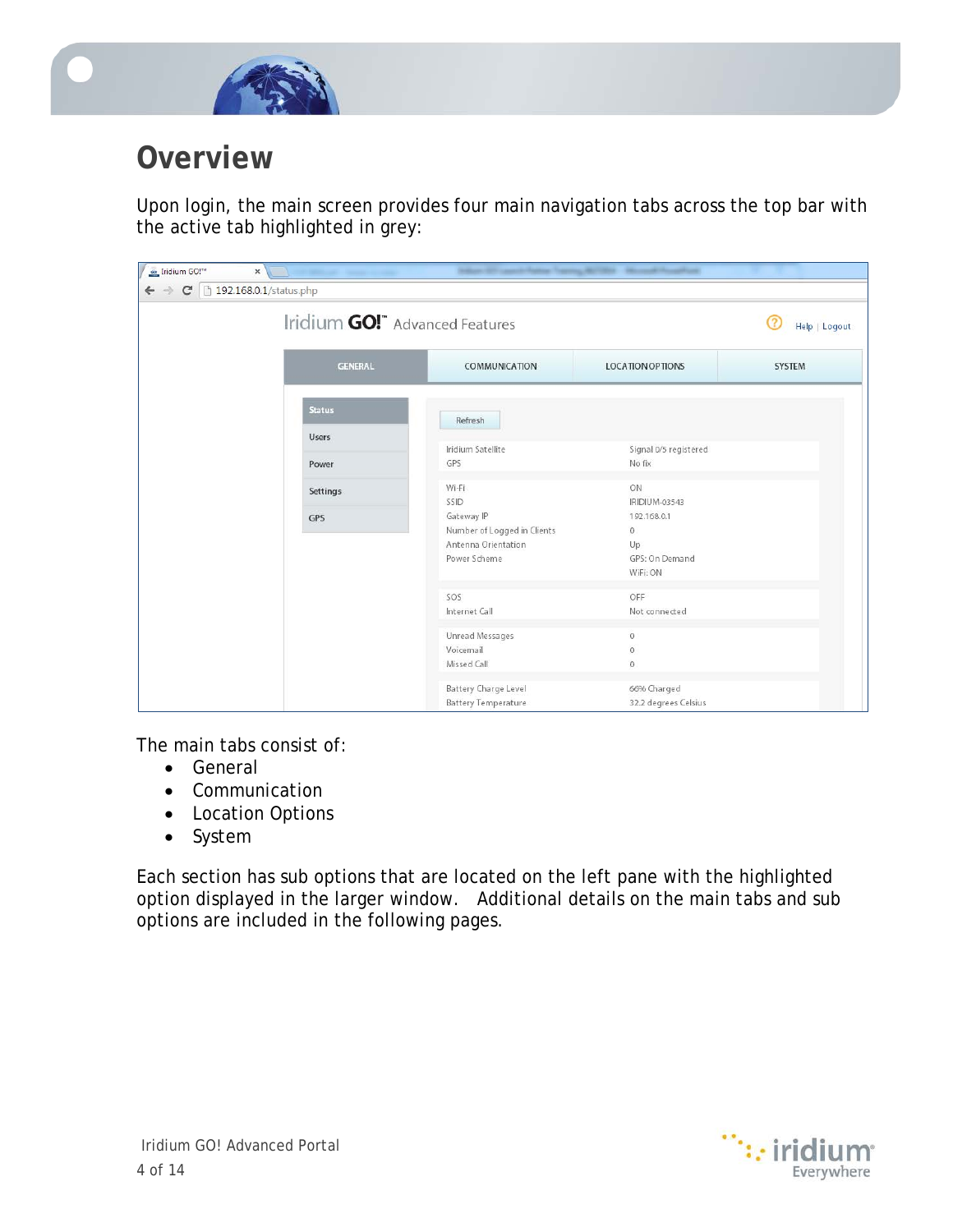

# <span id="page-4-0"></span>**1: General**

<span id="page-4-1"></span>**Status:** Contains up-to-date information about the Iridium GO! device. The information on this page is refreshed when the page is loaded or when the refresh button is clicked.

**Iridium Satellite:** This field will display the current satellite signal strength (ex. Signal 5/5) and the state of registration (ex. registered). Signal strength can range from 0 to 5, with 5 being the strongest level of signal. The device can have up to 4 different registration states:

- Searching: The device is attempting to establish communications with the satellite network.
- Registering: The device is in the process of registering with the network
- Registered: The device is now registered with the network.
- Denied: The device has seen a network, but has been denied access

**GPS:** This field will display the current state of the GPS, either *No fix* or *Fix*.

- No fix: The GPS does not have a valid fix and cannot determine your location
- Fix: The GPS has a valid fix and can determine your location (Note: the actual position information is displayed on the GPS page of the portal)

**Wi-Fi:** Indicates if Wi-Fi is currently *ON* or *OFF* (the device defaults to On).

**SSID:** Displays the Service Set Identifier (SSID) of the Wi-Fi connection.

**Gateway IP:** The gateway network IP address of the Iridium GO! device.

**Number of Logged In Clients:** Indicates the number of Iridium GO! application users currently connected logged into the device.

**Antenna Orientation:** The orientation of the device antenna. The antenna can either be reported in the *Up* or *Down* position. (Note: To use the GO! device the antenna must be in UP positions).

**Power Scheme:** Indicates the current power settings for the device GPS and Wi-Fi modules.

• GPS: GPS may be set to *On* or *On Demand*. By default the GPS is set to *On Demand*, this setting will initiate the GPS module upon request. In this state the GPS location acquisition may take longer, however, battery usage is conserved. When the GPS is configure to be ON the device will actively maintain location information.

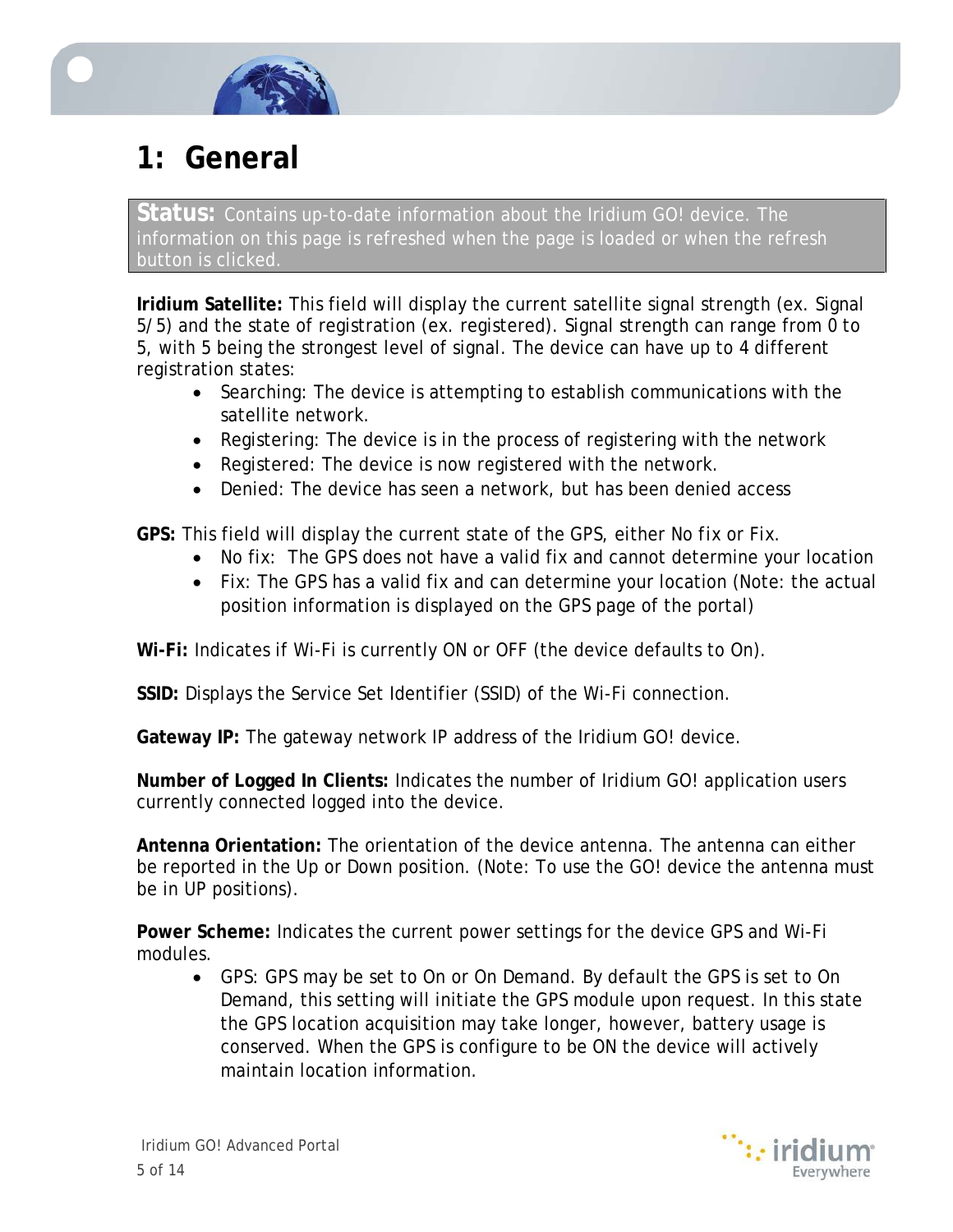

• Wi-FI: The Wi-Fi module may be turned *On* or *Off* (Note: While the Wi-Fi is turned *Off*, users will not be able to connect to the Iridium GO! device over Wi-Fi)

**SOS:** Indicates if the device is in an active SOS alert state.

- OFF: When OFF is displayed the device is in a standard/non-emergency state.
- ON: Indicates that a user has initiated a SOS emergency alert either via the device SOS button or by pressing the SOS icon within the Iridium GO! application.

**Internet Call:** Indicates if the device is currently in an Internet call.

**Unread Messages:** The current count of unread messages stored within the system.

**Voicemail:** Indicates if there is a voicemail notification that has not yet been pushed to Iridium GO! application users.

**Missed Call:** Indicates if there are any missed call notifications that have not yet been pushed to Iridium GO! application users.

**Battery Charge Level:** The percentage of charge remaining in the battery.

**Battery Temperature:** The current temperature of the battery in degrees Celsius.

**Device Temperature:** The current temperature of the unit in degrees Celsius.

**CPU Temperature:** The current temperature of the CPU within the Iridium GO! device in degrees Celsius.

**Device Serial:** The serial number of the device.

**IMEI:** International Mobile Station Equipment Identity number of the Iridium GO! device.

**Hardware Version:** The hardware revision number of the Iridium GO! device.

**Firmware Version:** The current firmware version of the Iridium GO! device.

**Transceiver Firmware Version:** The current firmware version of the internal Iridium transceiver.

**SIM ICCID:** The ICCID (Integrated Circuit Card Identifier) of the current SIM CARD located inside the Iridium GO! device.

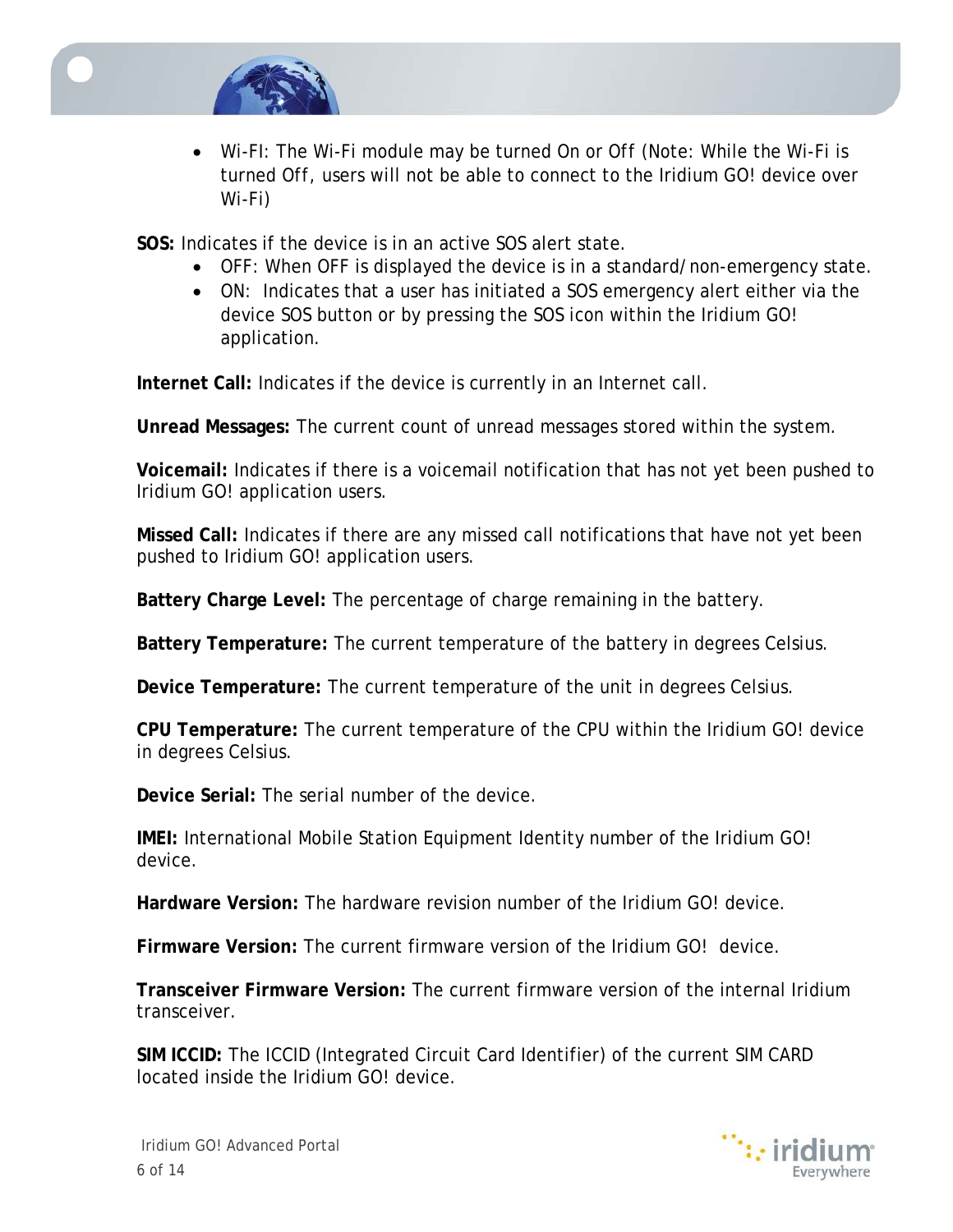

**Users:** Iridium GO! supports a multi user environment which can enable different levels of permissions and restrictions. The default user account for the GO! device is "guest" and is a unique account within the system; this account will allow up to 5 simultaneous logins, cannot be deleted and by default has administrator privileges. Note: You can restrict the "guest" user privileges once a new administrative account is created (recommended). Users with administrative profiles can add, delete or modify other user accounts via the Advanced Features portal User section.

**User Name:** This is the identification the user will use when logging in via the Advanced Features Portal or smartphone application. The user name must be unique and between 3 to 15 alphanumeric characters.

**Password:** Must be between 3 to 40 alphanumeric characters and is case sensitive.

**Priority:** This field indicates the user's priority within the GO! system; users with a higher priority value are able to interrupt lower priority user calls. A lower priority user cannot interrupt a higher priority call unless it is an emergency call 000, 911 or 112.

- A user with priority 1 is the highest priority user within the system.
- A user with a priority 20 is the lowest priority user within the system.

Multiple users can have matching priority levels

**System Administrator:** Users with this permission are able to make changes to the device's configuration settings. If a user does not have this permission they will not be able to make changes to the device's configuration.

**Can make calls:** User can make outbound calls via the Iridium GO! application.

**Can send messages:** User can send SMS messages via the Iridium GO! application.

**Can receive messages:** User can receive SMS messages via the Iridium GO! application.

**Can access Twitter:** User can access the Twitter area via the Iridium GO! application. (Note: A user may still post a Tweet via SMS)

**Can send Quick GPS messages:** User can send a Quick GPS message via SMS using the Iridium GO! application.

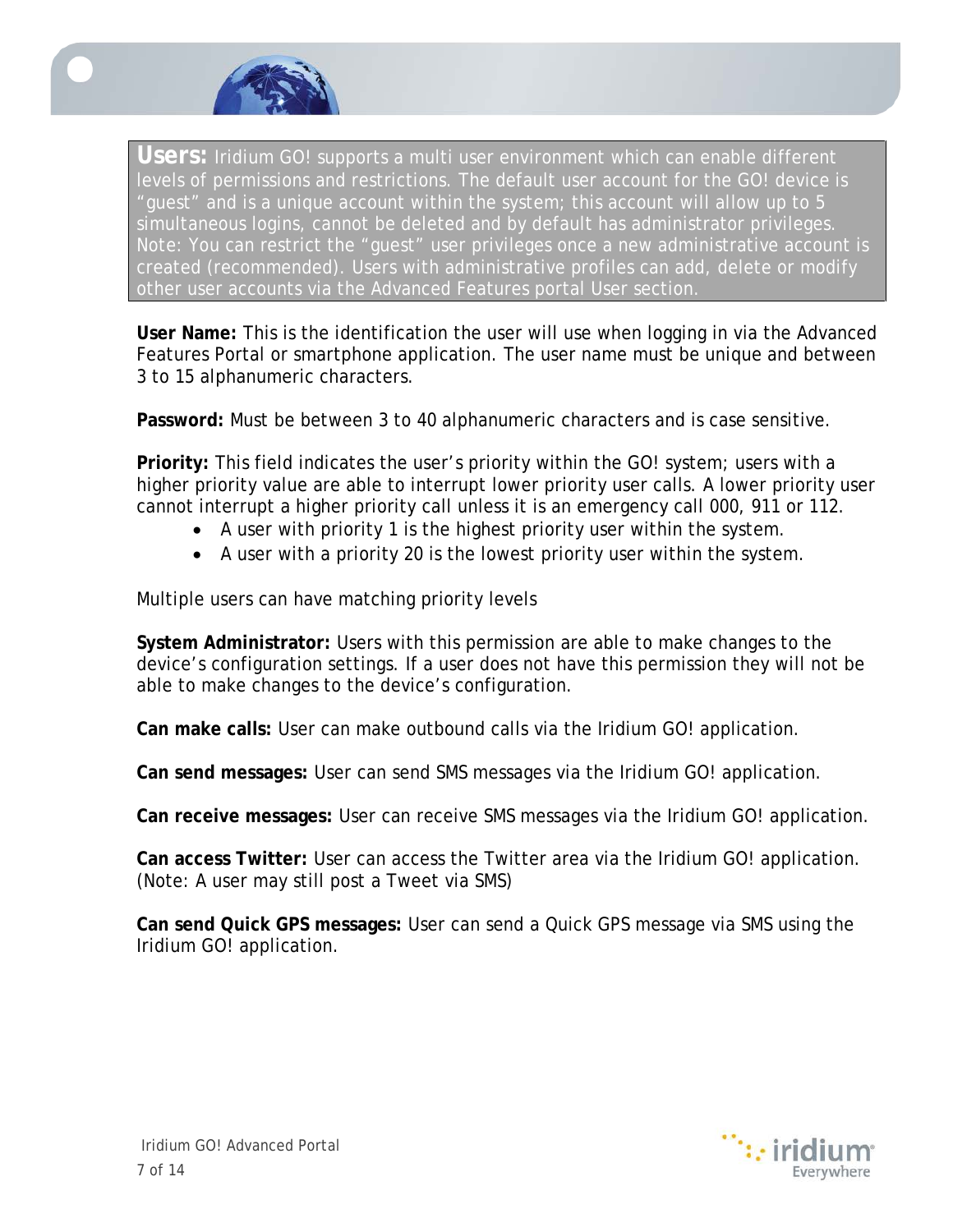

**Power:** The power configuration settings allow the device to operate in different power modes when the antenna is in the raised position. Note: When the device's antenna is lowered, Wi-Fi, Satellite and GPS communication services are all switched off. When the antenna is in the raised position a user can configure the following options:

**Wi-Fi On and Off:** Wi-Fi can be enabled or disabled. By default Wi-Fi is enabled. When Wi-Fi is disabled, smartphone applications will not function and the portal will no longer be available. Re-enabling can only be achieved via the built-in menu system directly on the Iridium GO! device.

**GPS On and On Demand:** When the antenna is raised the internal GPS transceiver can be set to either "On" or "On Demand". In the "On Demand" mode the GPS will be switched on when required and switched off when it is no longer needed. Having the GPS set to "On Demand" will reduce the drain on the battery and extend the operating time. By default GPS is set to "On Demand".

<span id="page-7-0"></span>Settings: Provides the ability to view current settings for the Iridium GO! and make modifications.

<span id="page-7-1"></span>**Audio:** The Audio configuration setting provides the ability to modify the different audio notifications that are played out of the Iridium GO! device speaker.

**Notifications:** Enabling notifications will turn on audio notifications for the following events:

- Incoming call ringing
- Inbound and outbound message alert tone
- Start up and shutdown audio tones
- Battery full and low charged states
- Connecting and disconnecting a charger to USB port
- Activating and canceling SOS emergency mode

**Mute Audio:** When enabled the device will not play any audio notifications, incoming call tones or visually impaired notifications.

**Visually Impaired Notifications:** When enabled the Iridium GO! device will play an audio notification indicating the device's registration with the Iridium network.

**Ringtone:** Selectable ringtone that the device will play when there is an inbound call.

**Volume:** Sets the volume to low, medium or high for all audio notifications

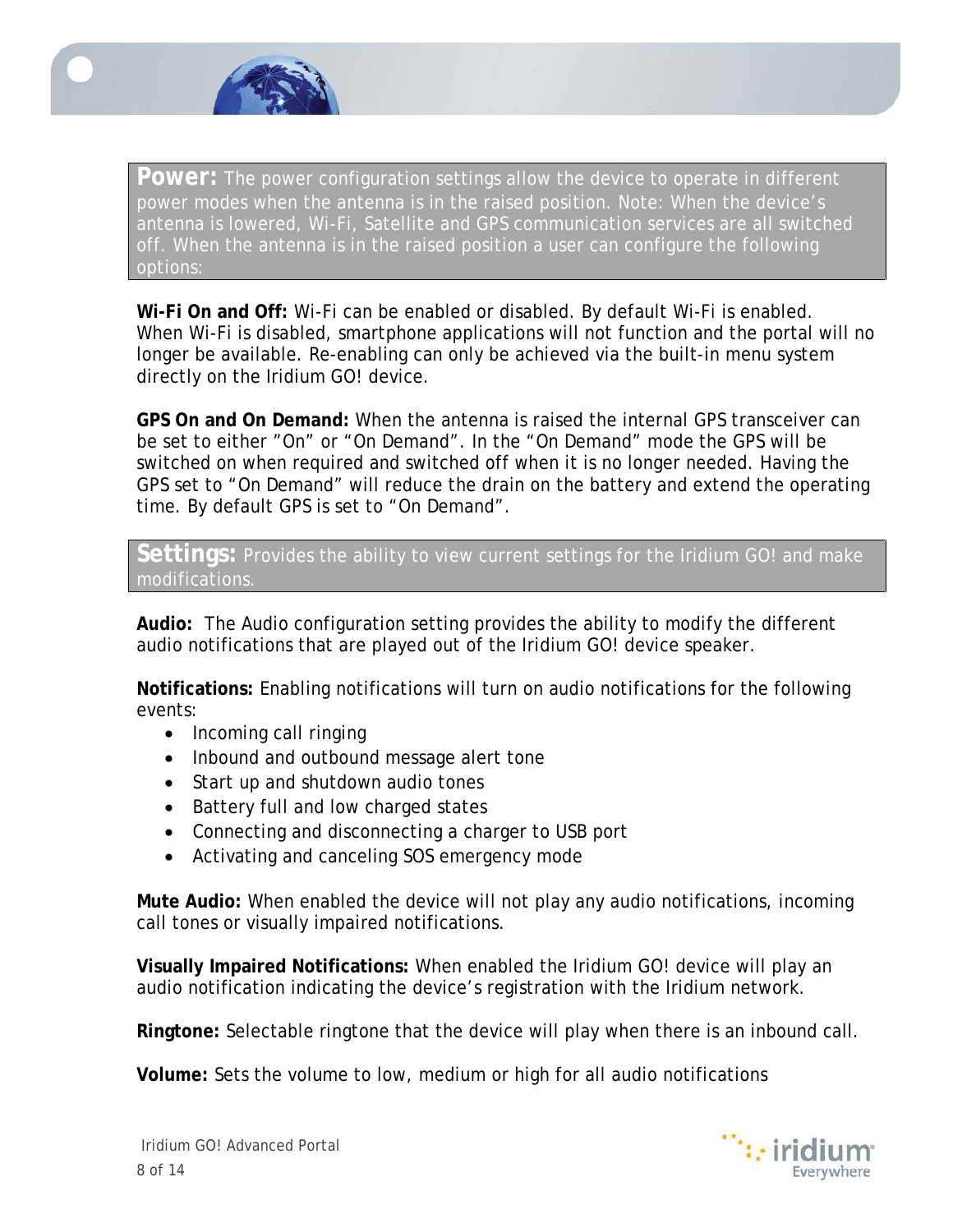

**Display OFF Timer:** Set how long the display will remain on, after the last button press. The longer the display remains on, the higher the battery consumption will be.

**Iridium GO! Device Language:** Set the language that is displayed on the OLED located on the top of the device.

**Time zone:** Set the time zone of the clock time that is displayed at the bottom right corner of the Iridium GO! device display.

**Format:** Set the time format of the time that is displayed at the bottom right corner of the Iridium GO! device display.

<span id="page-8-0"></span>**GPS:** Displays telemetry information received from the GPS system. A valid GPS fix is required for GPS information to be available. Users can select to have the speed and altitude shown as Imperial and Metric units.

### <span id="page-8-1"></span>**2: Communication**

#### <span id="page-8-2"></span>**Wi-Fi**

#### **Wireless Basic Settings:**

- Wireless network Service Set Identifier (SSID): This can be between 6-24 alphanumeric characters.
- Channel: Selects the communication channel the Iridium GO! utilizes for Wi-Fi. In general changing this channel is not required unless you are experiencing poor Wi-Fi signal reception on the client Wi-Fi device or smartphone.

#### **Wi-Fi Security Mode:**

By default Wi-Fi security is set to 'Non Secure'. This allows any user to connect to the Iridium GO! Wi-Fi network without requiring password authentication.

NOTE: Users of the Iridium GO! application will still be required to login, with their user name and password, after they have successfully connected to the Iridium GO! Wi-Fi network.

Changing the security settings of the Wi-Fi access:

- Non Secure: Wi-Fi network is open and any user can connect. There is no authentication or encryption required. This is the default setting.
- Secure: Wi-Fi network uses the WPA2 security mode and requires a client to have a valid password to connect. The password must be between 8 to 32 alphanumeric characters.

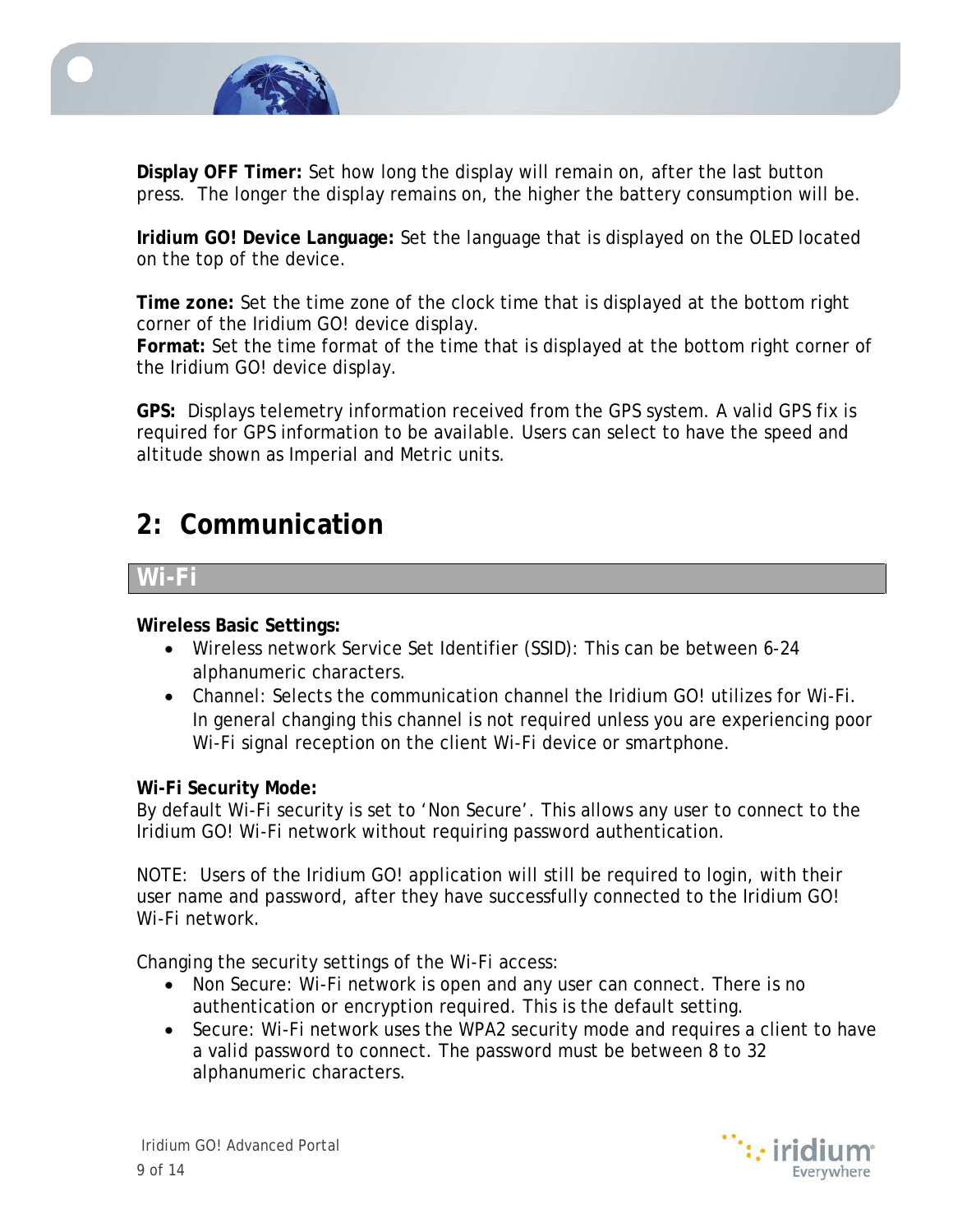

### <span id="page-9-0"></span>**Satellite**

#### <span id="page-9-1"></span>**SIM Lock:**

When the SIM lock capability is enabled, the device requests a SIM PIN whenever the device is powered on.

NOTE: Only users with system administrator privileges are allowed to enter the SIM PIN when requested by the system.

**SIM LOCK Status:** Shows the current status of SIM Lock configuration, either enabled or disabled.

**Enable SIM LOCK:** Enter the 4 to 8 digit SIM PIN provided by your service provider to enable SIM lock functionality.

**Disable SIM LOCK:** Enter the 4 to 8 digit SIM PIN provided by your service provider to disable SIM lock functionality.

**Auto SIM PIN:** The device can enter in the SIM PIN on your behalf when the device powers up. This means that a user will not be prompted to enter in the SIM PIN after the device has powered on. If the SIM card is removed from the device, SIM lock will still be active and the SIM PIN will be required if the SIM card is installed into a different device. To disable this feature ensure the Auto SIM PIN input field is blank.

NOTE: That if the Auto SIM PIN is set to an incorrect PIN value, each time the device powers on this will consume one of the three available attempts at entering in the correct PIN.

**Change SIM PIN:** This allows the modification of the default SIM PIN associated with the SIM card. The SIM PIN can only be changed when SIM Lock is enabled.

SIM PIN Required:

- PIN Required
	- o To unlock, enter in the correct SIM PIN
- PUK Code Required
	- o In the event the SIM PIN has been entered incorrectly three times in a row, the device will block the PIN. To unblock the PIN, enter the PUK code when requested. This process also requires that a new SIM PIN be set.
	- o The PIN will be blocked when a user enters the PIN incorrectly 3 times in a row.

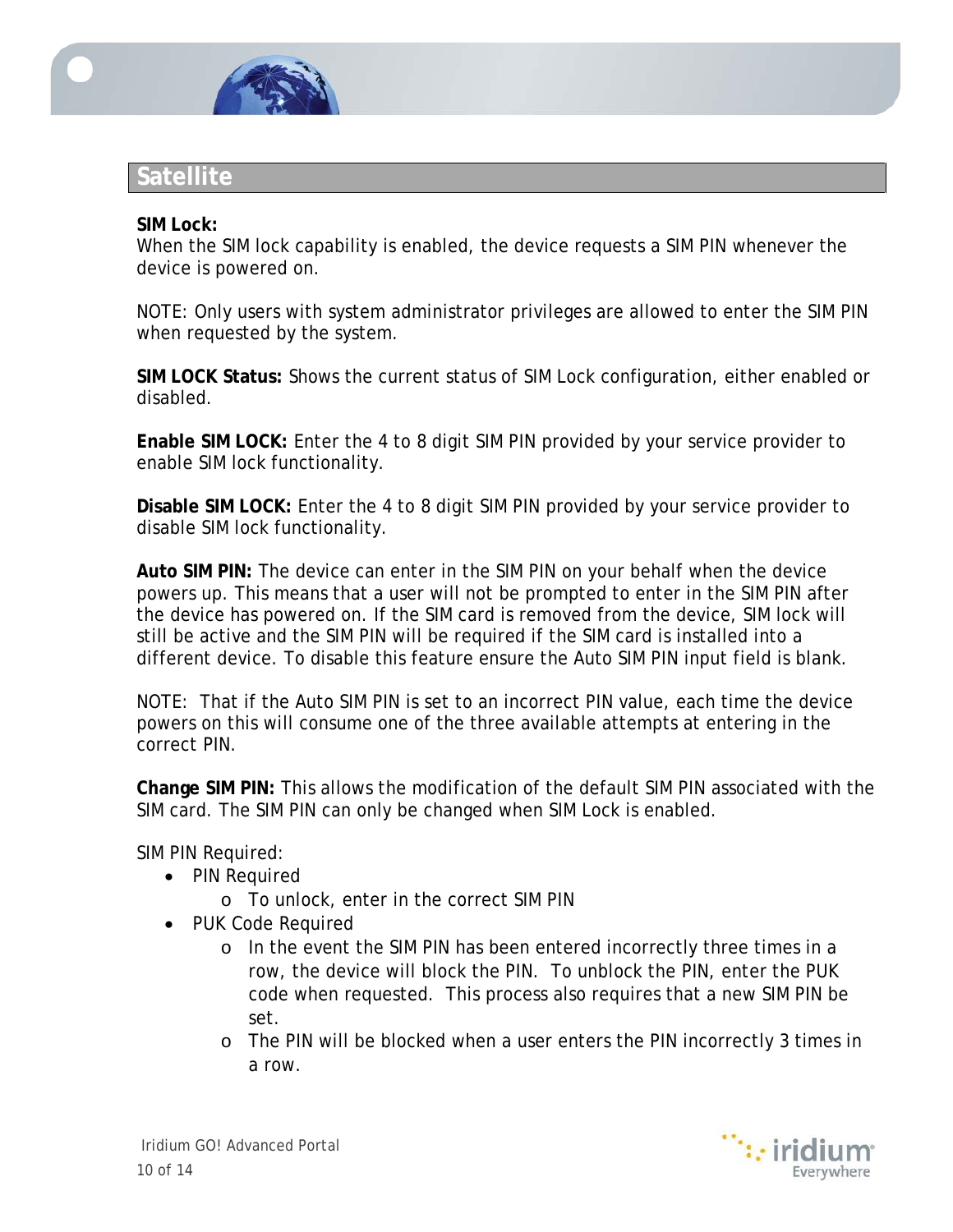

#### <span id="page-10-0"></span>**Messaging**

**Service Center Number:** Sets the SMS Message center gateway service number. Use this capability to enter the number for the service center to which you wish to forward outgoing messages to. By default when this field is left blank, Iridium GO! will use iridium's regular Service Center Number.

**Voicemail:** The number to access the voicemail system when clicking on the Voicemail button within the Iridium GO! application.

#### <span id="page-10-1"></span>**Firewall**

**Firewall:** The Iridium GO! built-in firewall blocks specific outbound communication when an active Internet call is in progress.

NOTE: These firewall rules only apply when a user starts an Internet call via the menu option from display panel of the Iridium GO! device. Internet calls that are initiated via third party applications may have different firewalls rules that are configured by the third party application.

**DNS forwarding:** The Iridium GO! will forward domain name requests to DNS servers accessible when there is an active Internet Call. This will allow for clients to resolve domain names to IP addresses while in an internet call.

Disabling DNS forwarding will prevent the resolving of domain names while in an Internet Call.

**IP Address Filter:** The firewall can be configured to either allow or block all outbound communication.

- Allow access only to IP Address and Ports in the list: When set, all outbound communication will be blocked with the exception of the firewall rules specifically listed.
- Block access only to IP Address and Ports in the list: When set, all outbound communication will be allowed with the exception of the firewall rules specifically listed.

#### **Adding a firewall exception rules:**

IP Address

- Single IP Address: Exception for a specific IP Address
- All IP Addresses: Exception that will cover all IP Addresses Port
	- Port: Exception for a specific port and protocol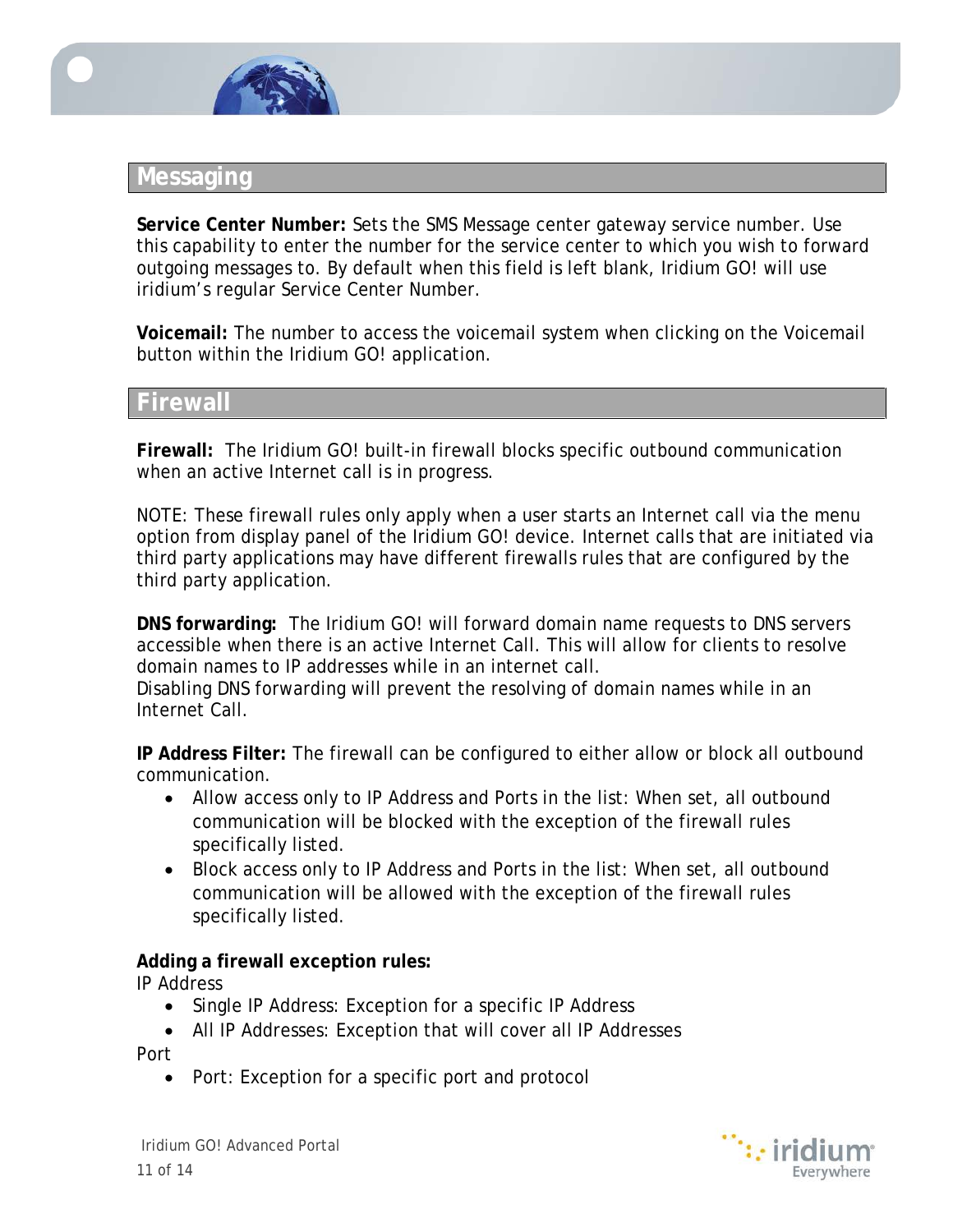

- Port Range: Exception for a range of ports and protocol
- All Ports: Exception for all ports

**Firewall Exception List:** List's all firewall exceptions. Exceptions can be deleted from the list by clicking on the red X in the delete column.

#### <span id="page-11-0"></span>**Internet Call**

**Internet Call:** Set the Internet Call access number.

NOTE: The Internet Call access number is only utilized when initiating an Internet Call via the display menu option from the Iridium GO!.

# <span id="page-11-1"></span>**3: Location Options**

#### <span id="page-11-2"></span>**Tracking Options**

**Quick GPS recipients:** The Quick GPS feature provides the ability to send a message with your position information to a predefined list of recipients. Up to 5 quick GPS recipients can be set. Recipients can be either a SMS phone destination number or an email address.

**Tracking Frequency:** Set the frequency for automated tracking messages to be sent. By default this is set to 'No update' which disables the service. Changing the tracking frequency to a time interval will set the automated tracking message sending period to that frequency.

**Tracking Recipient:** Set the recipient of the automated tracking message. The recipient can be either a SMS destination number or an email address.

### <span id="page-11-3"></span>**SOS Settings**

**SOS:** The Iridium GO! offers a programmable SOS button that can be configured to notify specified contacts in the case of an emergency. Use this section of the Advanced Features portal to complete the SOS configuration process. Once configured, an SOS can be initiated either from the Iridium GO! device or application.

An SOS initiated by pressing the SOS button on the Iridium GO! device will only send an emergency message with location information, while an SOS initiated from the Iridium GO! application will also provide the option for two-way voice communication with the designated contact.

**GEOS safety services:** To support the SOS feature, Iridium has contracted with GEOS Travel Safety Group to provide an emergency response coordination service for your Iridium GO! at no additional charge. These services are offered and provided

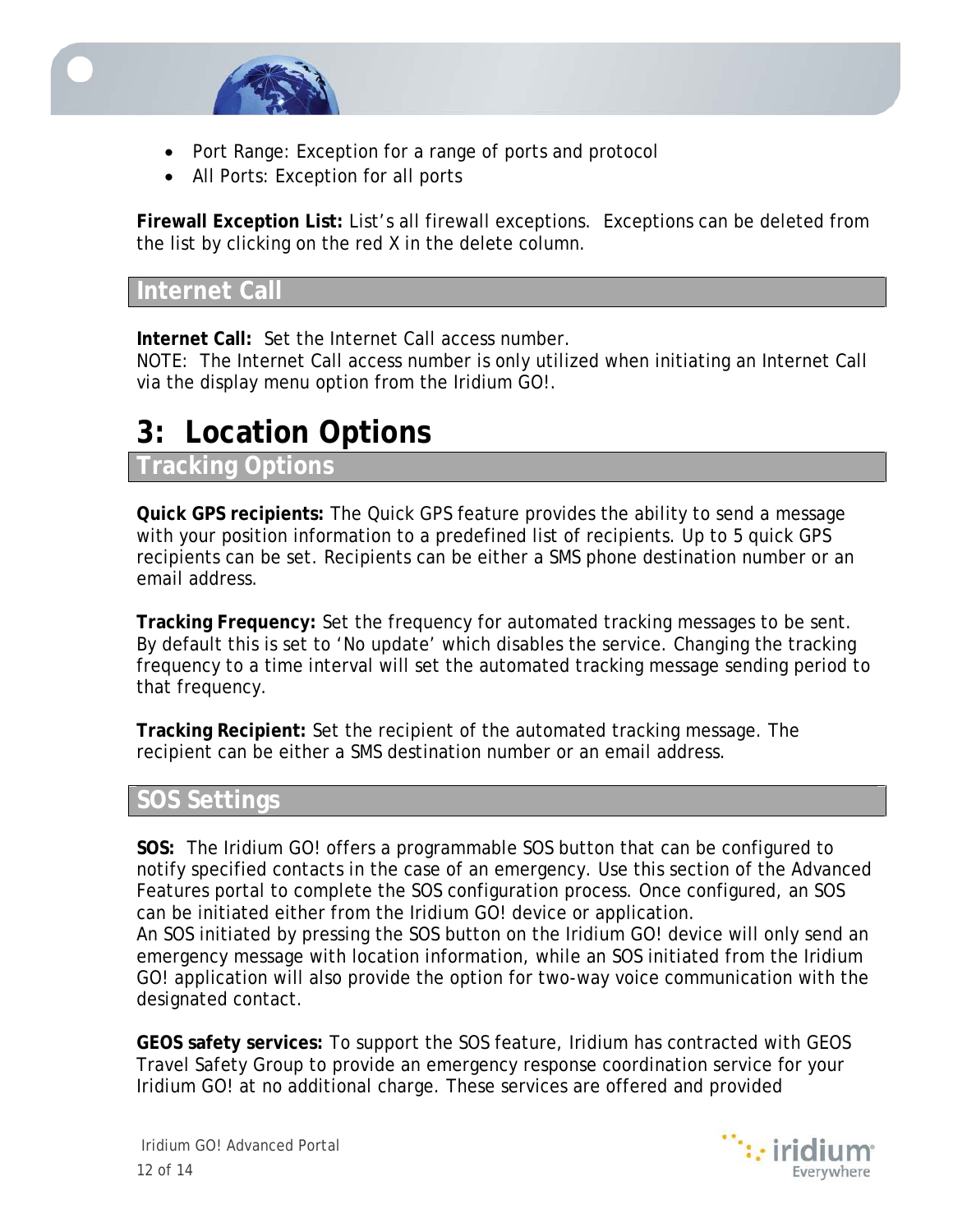

exclusively by GEOS and not by Iridium which is a separate, unrelated company. Standard airtime charges will apply to SOS mode messages and/or calls to GEOS, a valid Iridium SIM subscription and online registration at www.geosalliance.com/iridium is required.

**To use GEOS service:** You must first register at www.geosalliance.com/iridium from your computer. To register, you will need your Iridium phone number and Iridium GO! IMEI (located on the Status page).

After completing the GEOS on-line registration process, navigate to Location Options > SOS Settings and select Use, and enter the 5-digit authorization code provided by GEOS, then Submit.

If successful, your SOS settings will appear and the SOS action will be set to Call and Message, for the GEOS service. You may then choose to add additional emergency message contacts (see Message Recipient, below).

**To decline GEOS service and configure designated emergency contacts**: Navigate to Location Options > SOS Settings and select "Do Not Use" to decline GEOS Service. Upon declining the GEOS service you should select the SOS Action (Call and Message or Message). The Message action enables automatic Emergency SMS alerts to be sent at 5 minute intervals until canceled. The Call and Message action enables the message feature as well as an automatic phone call to your designated call recipient when SOS is initiated from the Iridium GO! application.

**Call Recipient**: Enter the number for your Call Recipient. It is important that the number is entered in the correct international format with the international access code (+ or 00), country code, and phone number for proper routing.

**Message Recipient(s):** Up to three message recipients can be entered as either an email address or a mobile phone number in the correct international format.

**Preferred Spoken Language:** Select the preferred spoken language of the emergency response personnel. The SOS emergency message will contain an abbreviation of the preferred language you have selected. This field helps to inform the emergency response personnel of the language you would prefer for spoken communication. However, it does not guarantee that the emergency response personnel will be able to speak in the preference selected.

Once completed, store your SOS settings on the Iridium GO! device by pressing Save. Important for SOS use:

- The Iridium GO! antenna must be raised and kept oriented towards the sky.
- SOS can be initiated either by pressing the SOS button on the Iridium GO! device or the SOS icon within the Iridium GO! application.
- To place an Emergency Call you must use the Iridium GO! application.
- The Iridium GO! device will remain in SOS mode until canceled by the user.